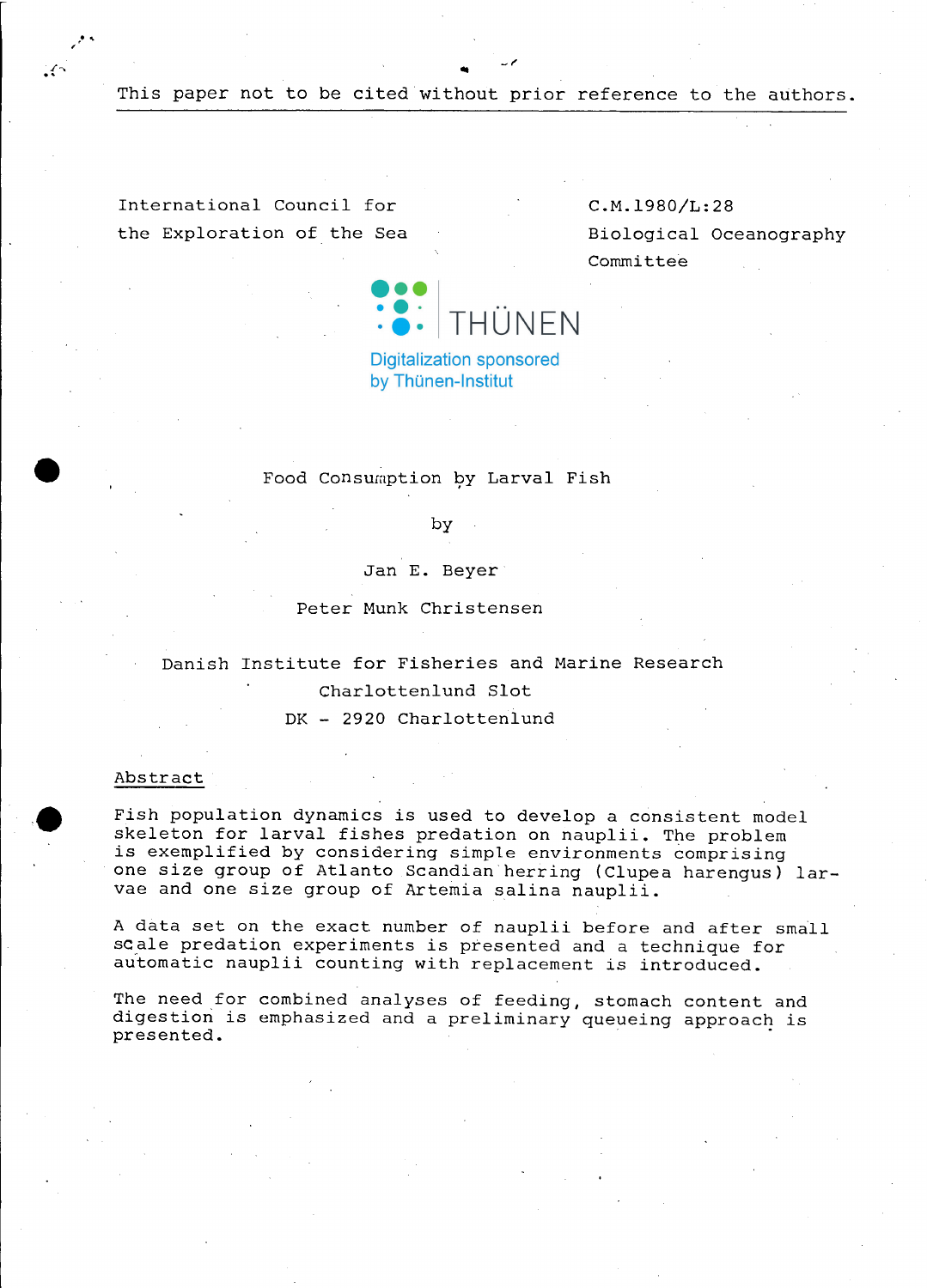### **1.** INTRODUCTION.

"

c

•<br>●

Food consumption by larval fish is difficult to study directly in the marine environment.

We may at the very best obtain in situ data that gives adequate information on the food available (species,abundance, size and age distribution of zooplankton) ,and the stomach content of predators(species,age,size) at the moment of capture.

It is,however,not possible to utilize such assesment oriented data without a knowledge on the underlying biological processes or mechanisms.This is probably why quite <sup>a</sup> bit of research effort has been devoted to experimental studies of food consumption and digestion during the last decade.

In this study we attempt to deal with basic principles of food consumption by fish larvae and predation mortalities of nauplii. 'We concentrates on the simplest possible environment : one type of predator eating one type of prey.

A good deal of the study concerns the theoretical modelling, the design of the experiments and the interpretation of the results are then based on the models.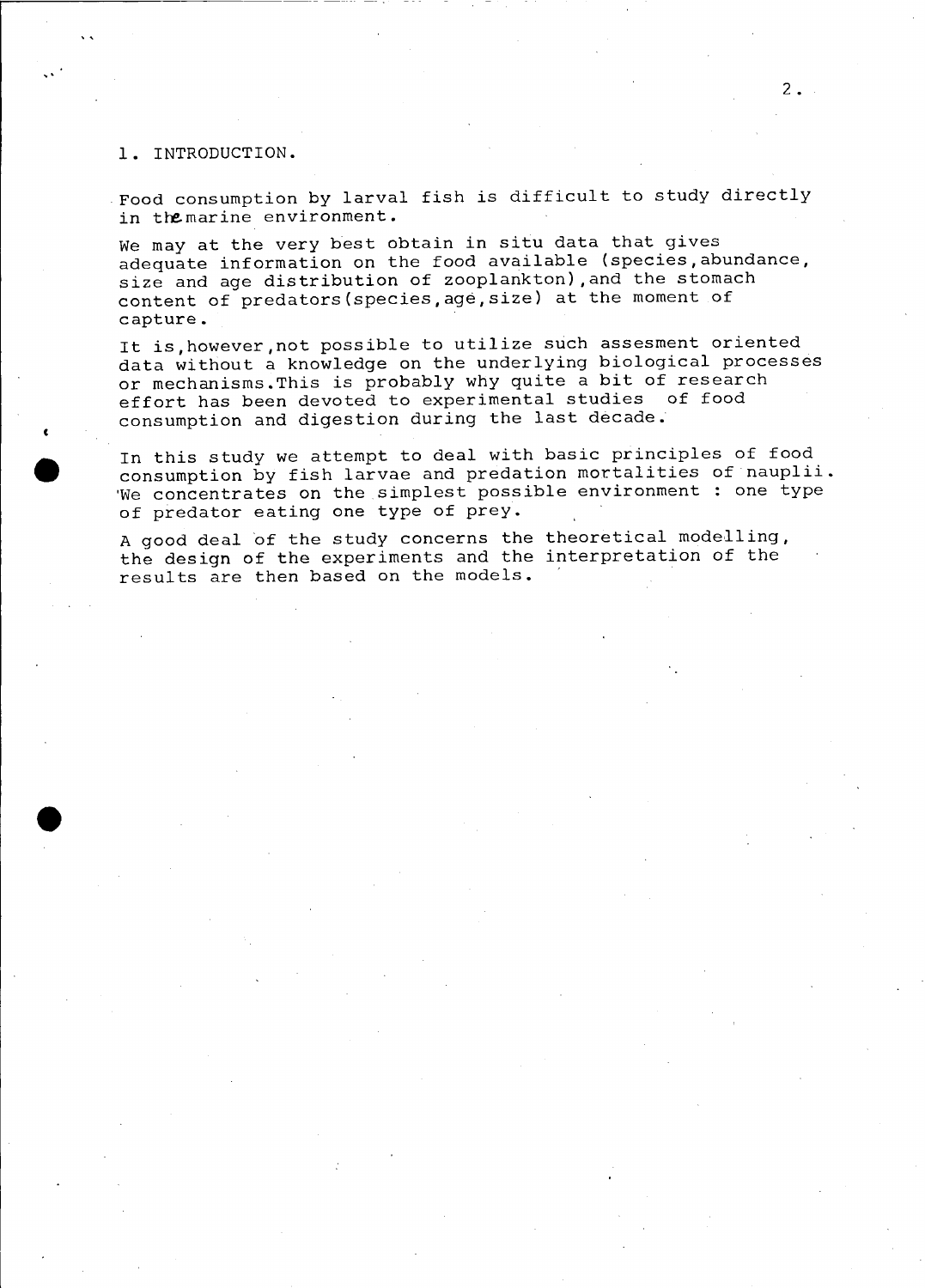#### 2. PROBLEM SPECIFICATION AND HYPOTHETICAL MODELS.

### 2.1. PREDATION MORTALITY OR FEEDING RATE.

In fish population dynamics (see for example Beverton and Holt 1957, Andersen and Ursin, 1977, and Beyer and Sparre, 1980)<br>the reduction in stock size of a year-class is described by the differential equation.

 $= Z(t)N_{a}(t)$  (1) dN<sub>a</sub>(t) dt

where  $N_a$  is the population size and the instantaneous coefficient of total mortality, Z, usually is partitioned into mortalities due to the various causes that characterizes the population and the environment it is occupying.

Eq (1) represents the starting point for this study where interest is focused on the quantification of predation mortality in <sup>a</sup> simple environment of volume V comprising only one type of prey (nauplii of the same species, age, precondition and size) and one type of predator (fish larvae of the same species, age, precondition and size).

Since there is no "fishing" in operation the individual prey is exposed only to natural mortality:

$$
Z(t) = ML(t) + M2(t) \cdot N_b(t)
$$
 (2)

( 3 )

 $(4)$ 

N<sub>b</sub> denotes the number of live predators each of which contributes wtth M2 to the total instantaneous coefficient of prey mortality. All other possible causes of mortality than predation are incorporated in.the residual mortality MI.

Eq(2) represents a basis for modelling prey mortality. Any quantitative relationship that expresses M2 as <sup>a</sup> function of the pasL and/or present state of the prey/predator system defines a model of predation-mortality. The M2-mortalities, however, are caused by predators and the problem is here called food consumption.

Let R(t) denote the accumulated number of prey ingested by an individual predator and let (forgetting .about differential problems) the feeding rate·be defined as

$$
f(t) = \frac{dR(t)}{dt}
$$

The fundamental requirement to consistency is that the total rate of feeding always equals the total rate of predation mortality, i.e. using Eqs.  $(1)$  and  $(2)$ ,

$$
N_{\rm b}(t) f(t) = N_{\rm b}(t) M 2(t) \cdot N_{\rm a}(t)
$$

or

 $M2(t) = f(t)/N_{\rm a}(t)$ 

The partial coefficient of predation mortality M2 equals the fraction of the prey population that is consumed by the individual predator in one unit of time.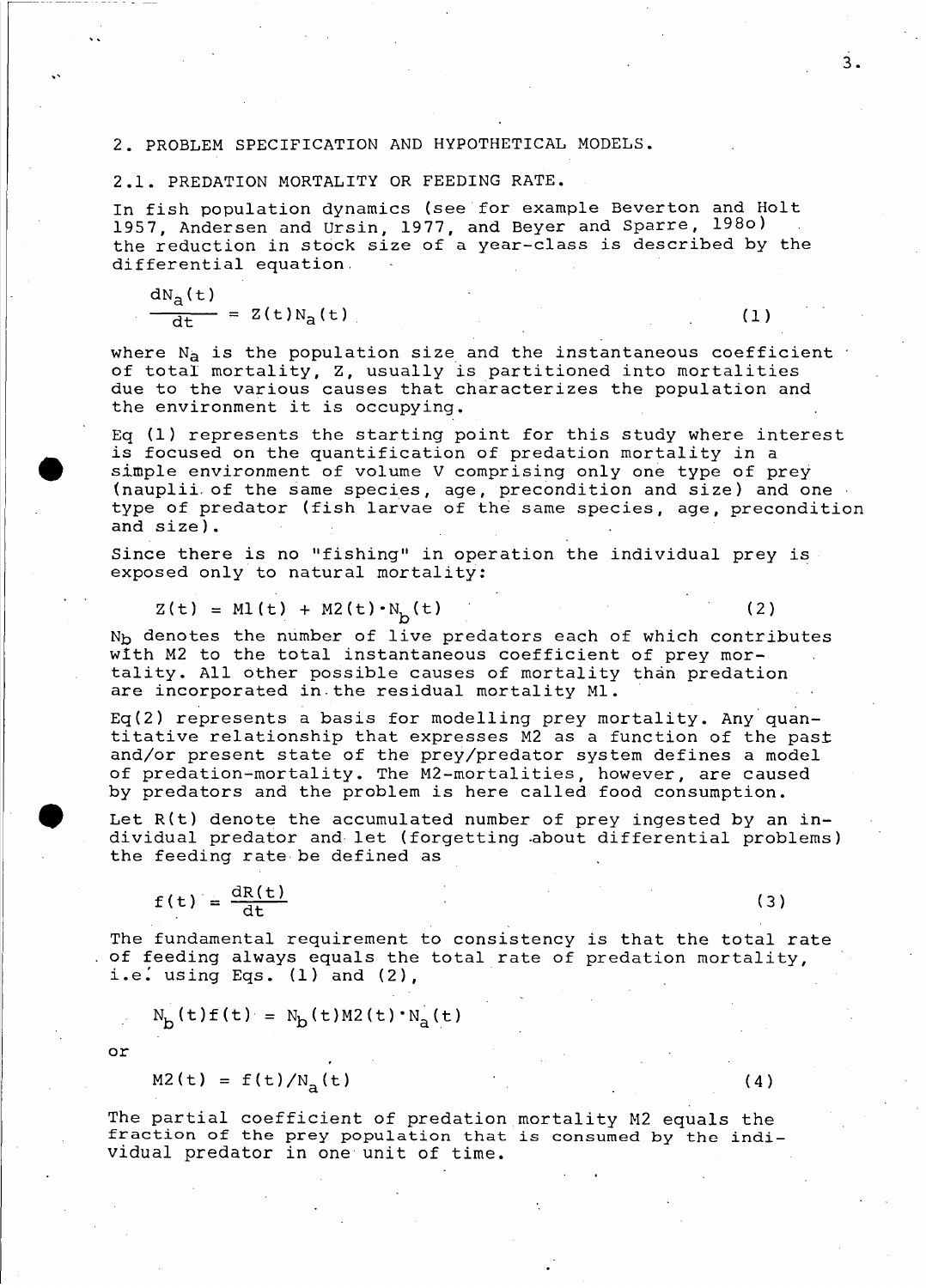A model of food consumption by predators determines a model of predation. This,of course, is not surprising but still quite useful to keep in mind. We shall consider two simple models each of which may be applicable to feeding conditions at relative low prey densities.

First, however, <sup>a</sup> simplification is introduced. Due to the requirement of constant prey characteristics we choose to study the prey-predator system in <sup>a</sup> relative short period of time and assume:

(i) zero residual mortality (i.e.  $ML = 0$ )

(ii) constant predator population size,  $N_{\rm b}$ .

That is

 $\bullet$  .

$$
\frac{dN_a(t)}{dt} = -N_b M 2(t) N_a(t)
$$

2.1.1. FEEDING RATE PROPORTIONAL TO PREY DENSITY (EXPONENTIAL MODEL)

Assumihg that the foraging behavior of <sup>a</sup> hungry predator remains the same when it is grazing down the food supply we get in <sup>a</sup> first approximation

$$
f(t) = \tilde{s}q_a(t)
$$

where

$$
q_2(t) = N_2(t)/V
$$

is the prey density and <sup>s</sup> is <sup>a</sup> constant which we refer to as the effective searching rate. The corresponding predation model is obtained from Eq. (4):

 $M2(t) = s/V$  (8)

Thus the coefficient of predation mortality is constant. The size of the prey population at time <sup>t</sup> is obtained from Eq (5):

$$
N_a(t) = N_a(o) \exp(-N_b M 2t)
$$
 (9)

If the prey population size is known at the start and at the end of the experiment the estimate of M2 becomes

$$
\widehat{M2} = \frac{1}{TN_D} \log [N_A(o)/N_A(T)] \tag{10}
$$

from which the estimate of the feeding rate is obtained:

$$
\hat{f}(t) = \hat{M} 2N_a(t) = \hat{S} q_a(t)
$$
 (11)

 $(6)$ 

• (7)

 $(5)$ 

4.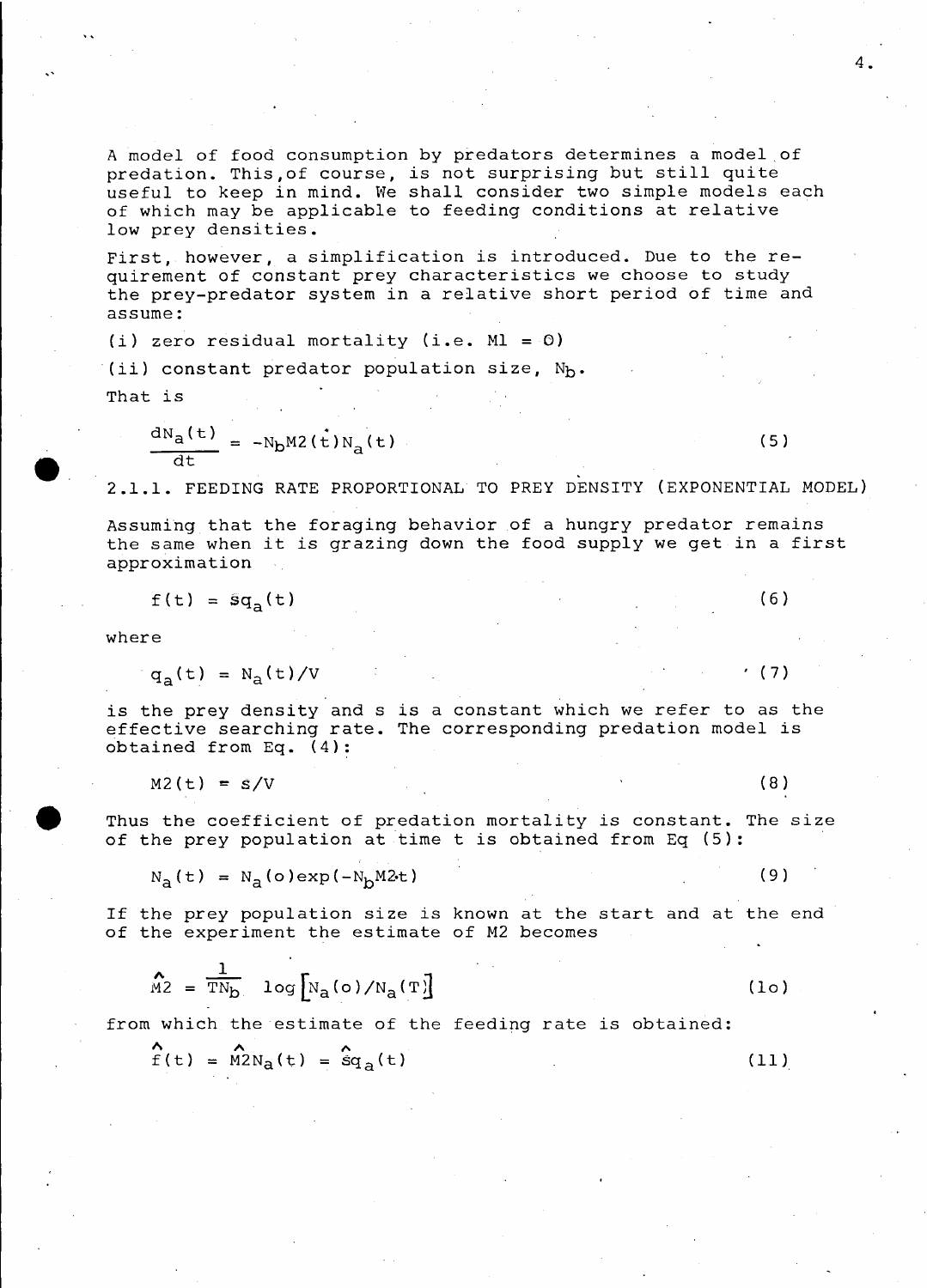# 2.1.2. CONSTANT FEEDING RATE (LINEAR MODEL)

If the feeding rate is constant,  $f(t) = f_0$ , we get

$$
M2(t) = f_{\alpha}/N_{\alpha}(t) \tag{12}
$$

The coefficient of predation mortality increases as the prey density decreases because the predator must increase its rate of foraging in order to maintain <sup>a</sup> constant feeding rate when the available food is getting scarce.

Eq. (5) becomes

$$
\frac{dN_a(t)}{dt} = -N_b f_o
$$

or

**•** 

"

$$
N_{a}(t) = N_{a}(o) - N_{b}f_{o}t
$$

Thus the estimate of the feeding rate is

$$
\hat{f}_o = \frac{N_a(o) - N_a (T)}{TN_b}
$$
 (14)

### 2.1.3. MODEL TESTING.

Due to for example the sampling procedure it is often more convenient to express the grazing models in terms of prey density than population size. The exponential model, Eq. (9), takes the form

$$
q_a(t) = q_a(o) \exp(-N_b M 2t)
$$
  
=  $q_a(o) \exp(-q_b st)$ ;  $q_b = N_b/V$  (15)

and the linear model, Eq (13), is

$$
q_{a}(t) = q_{a}(o) - q_{b}f_{0}t
$$
 (16)

One way to obtain data to test the models is to take preyaliquots from 'the experimental tank (predator-prey system) at regularly intervals of time. Assuming this sampling procedure neitper changes the prey density (i.e. sampling with replacement) or disturbs the predator-prey system in other ways, the aliquotcounts may be used to estimate the actual decline in the prey density during the predation experiment.

2.1.4. STOCHASTICITY

Since this study as most others laboratory studies deals with small populations the effect of (demographie) stochasticity cannot be neglected from the outset. We do not intend to present the complete stochastic formulations of the food consumption hypotheses here because of the preliminary nature of the experiments carried out. We restriet attention to some major differences between 'the stochastic and the equivalent (previous considered) deterministic approaches.

(13)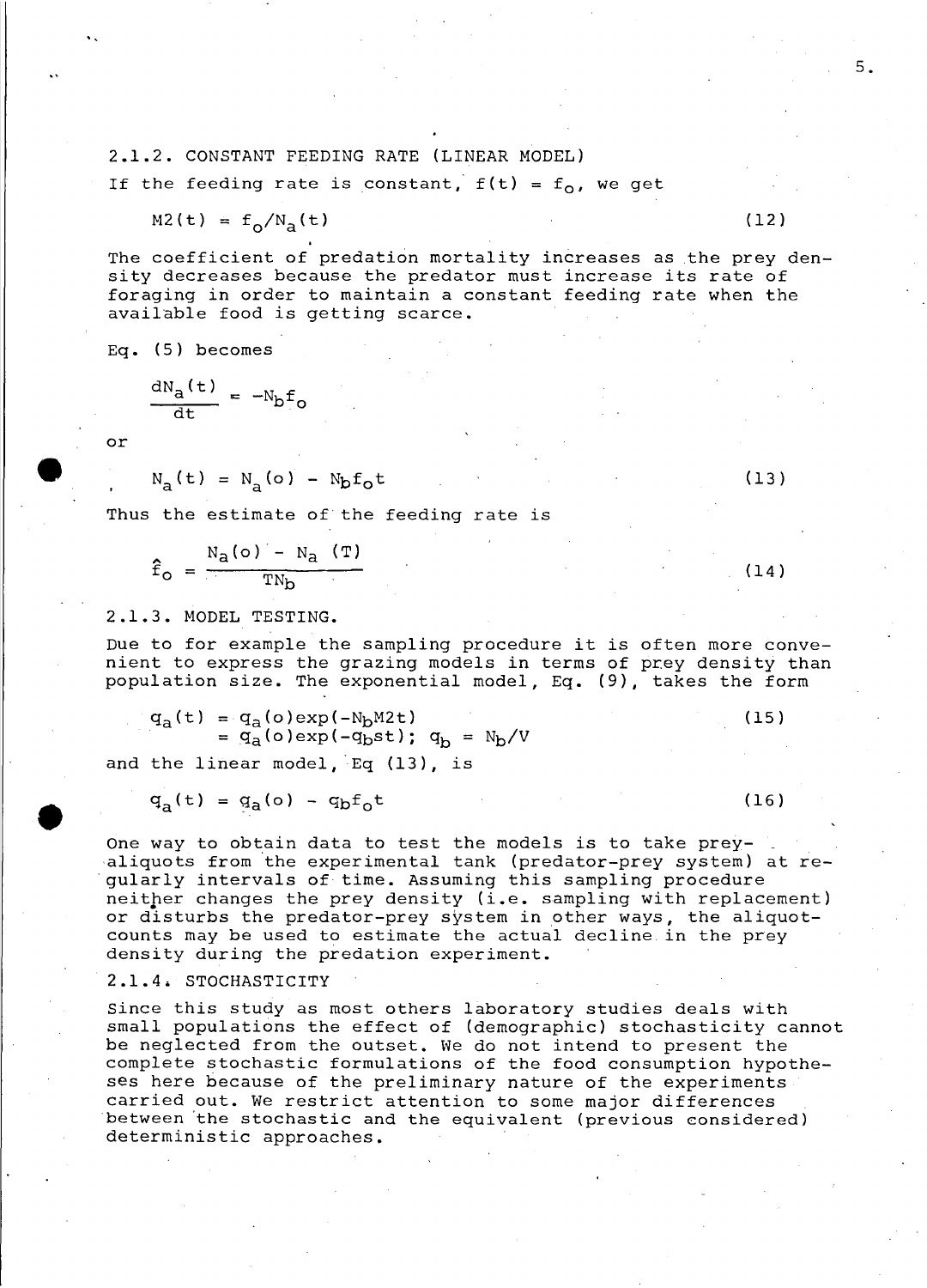

Figure 1: Transition intensity diagrams for stochastic processes governing reductions in the prey population size (state variable) due to predation by the N<sub>b</sub> predators.

A: Constant mortality coefficient M2.

 $\overline{\text{B:}}$  Constant average feeding rate,  $f_0$ , of the individual predator.

In the stochastic formulations of Eq. (1) a precise account of the prey population size is kept. Fig. lA depicts the situation in the case of a constant coefficient of predation,  $N_bM2$ . Whenever one of the  $N_b$  predators eats a prey, the size of the population one of the m<sub>b</sub> predators eats a prey, the size of the population.<br>(i.e. the state variable)decreases by one. State zero, of course, is a trapping state (extinct population). In this model each of the  $N_{\{a}}(o)$  live prey in the initial population has an exponential lifetime distribution with mean  $1/(\mathbb{N}_{\text{D}}$ M2). The probability of still being alive at time t is thus  $exp(-\tilde{N}_{b}M2t)$  for each of the  $N_{a}(o)$ prey. And, since it is assumed that the life-times are stochastically independent (i.e. the individual prey live and die as though its siblings did not exist), the number of live prey at time' <sup>t</sup> follows a Binomial distribution, Bin  $(N_{\mathbf{a}}(\mathsf{o})$ ,  $\text{exp}(-N_{\mathbf{b}}\texttt{M2t}))$ , i.e.

$$
\Pr\left\{N_a(t) = x \mid N_a(o)\right\} = \binom{N_a(o)}{x} e^{-xN_b M 2 t} \left(1 - e^{-N_b M 2 t}\right)^{N_a(o) - x} \tag{17}
$$

$$
x = o, 1, 2, \ldots, N_a(o);
$$

The expected population size and the maximum likelihood estimator of M2 are identical to the results obtained from the equivalent deterministic model, i.e. Eqs (9) and (10), respectively. The coefficient of variation is

exp(N<sub>b</sub>M2t)-l  $N_a$  (o) (18)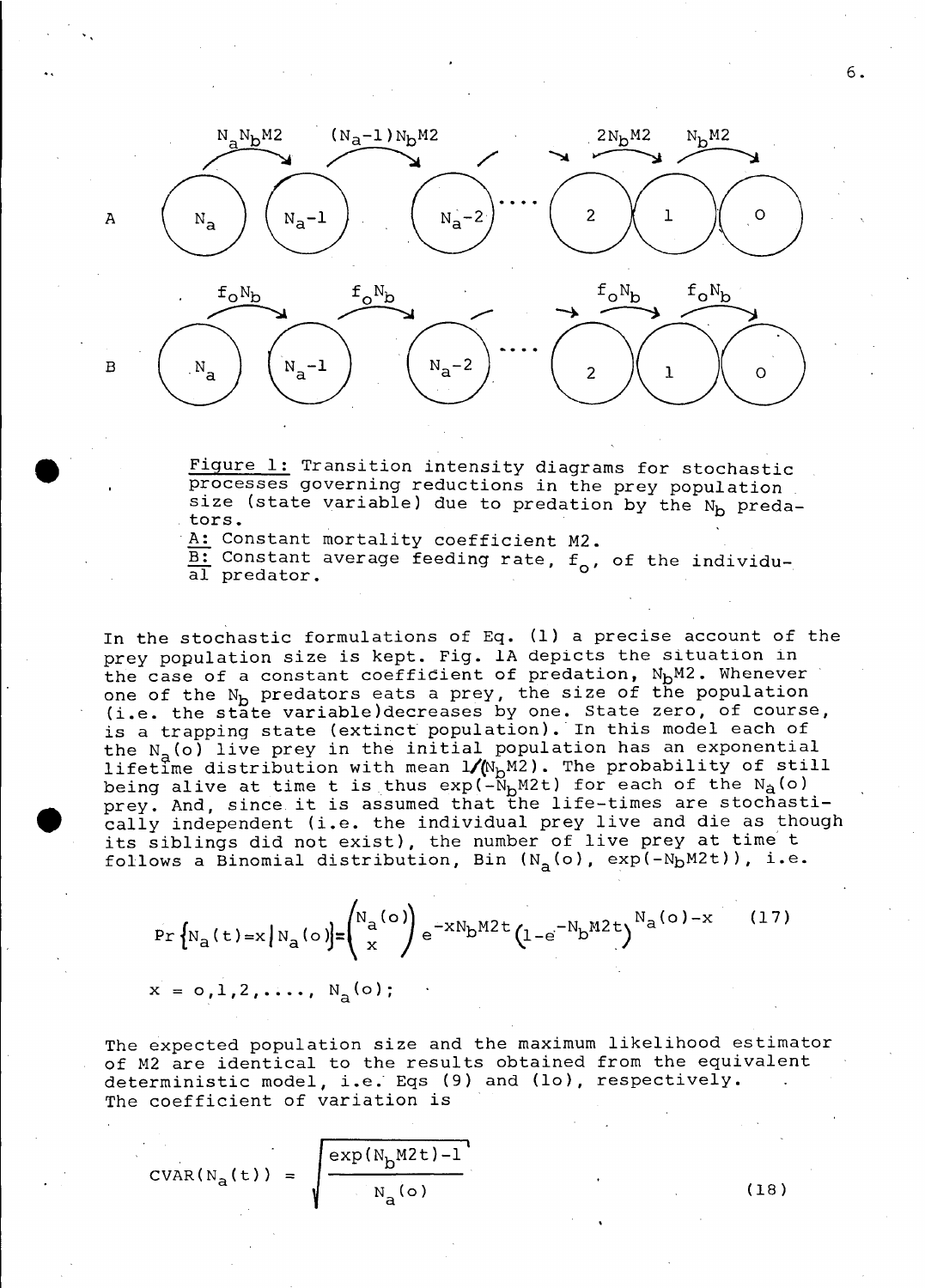Fig IB depicts the intensity diagram in case of <sup>a</sup> constant predatory feeding rate. The elapse times between consequtive prey ingestions (by any of the predators) are exponentially distributed with a constant mean of  $1/(f_0N_b)$ . This is a simple Poisson process of rate  $f_0N_b$  and the total number of prey eaten in the period of time t thus follows a Poisson distribution with mean  $f_{o}N_{b}$ t. We here assume a negligible probability of termination (i.e. last prey eaten at or before time t).

$$
Pr[Na(o) - Na(t) = x] = \frac{(f_0N_bt)^{x}}{x!} exp(-f_0N_bt)
$$
 (19)  

$$
x = o_11, 2, ..., Na(o)
$$

The expected population size and the maximum likelihood estimator of  $f_0$  are identical to the results obtained from the equivalent deterministic model, i.e. Eqs. (13)and (14), respectively. The coefficient of variation is

$$
CVAR(Na(t)) = \frac{\sqrt{f_0 N_b t}}{N_a(o) - f_0 N_b t}
$$
 (20)

### 2.2. FEEDING, STOMACH CONTENT AND DIGESTION.

The basis for describing fish larvae as queueing systems has been given in FISH I & 11 (Beyer, 1976). In brief, prey organisms ("Gustomers") arrive individually at the larval stomach ("waiting room") where they stay until digestion ("service") can take place in the intestine. The queuing system is completely specified by the arrival process., the queue-discipline and the service mechanisms.

If the prey density is constant,  $q_a$ , then the simple feeding rate models considered in the previous section both imply that the fish larva encounter and eat prey in <sup>a</sup> Poisson process at rate

$$
f = sqa
$$

, ,

**•** 

(21)

Once a prey is engulfed by the mouth it passes rapidly to the posterior end of the gut where digestion takes place (Blaxter, 1965)

Let us assume that digestion starts right away,i.e. newcoming nauplii do not wait in the gut (in contrast to the single server queueing cpnsidered in Fish I&II).Let <sup>d</sup> denote the digestion rate for a nauplius of weight  $W_a$ , i.e.

 $d = \frac{1}{h}$  (22)

where <sup>h</sup> is the time to complete digestion.

It is assumed that the digestion time of a nauplius of a given size is independent of the amount of food in the gut.

Figure <sup>2</sup> gives the transition intensity diagram for this queueing system.lf thc gut contains,say,two nauplii at time zero then the next event is cither that <sup>a</sup> third prey is eaten in which case "the process jumps to state 3",or that one of the,nauplii is fully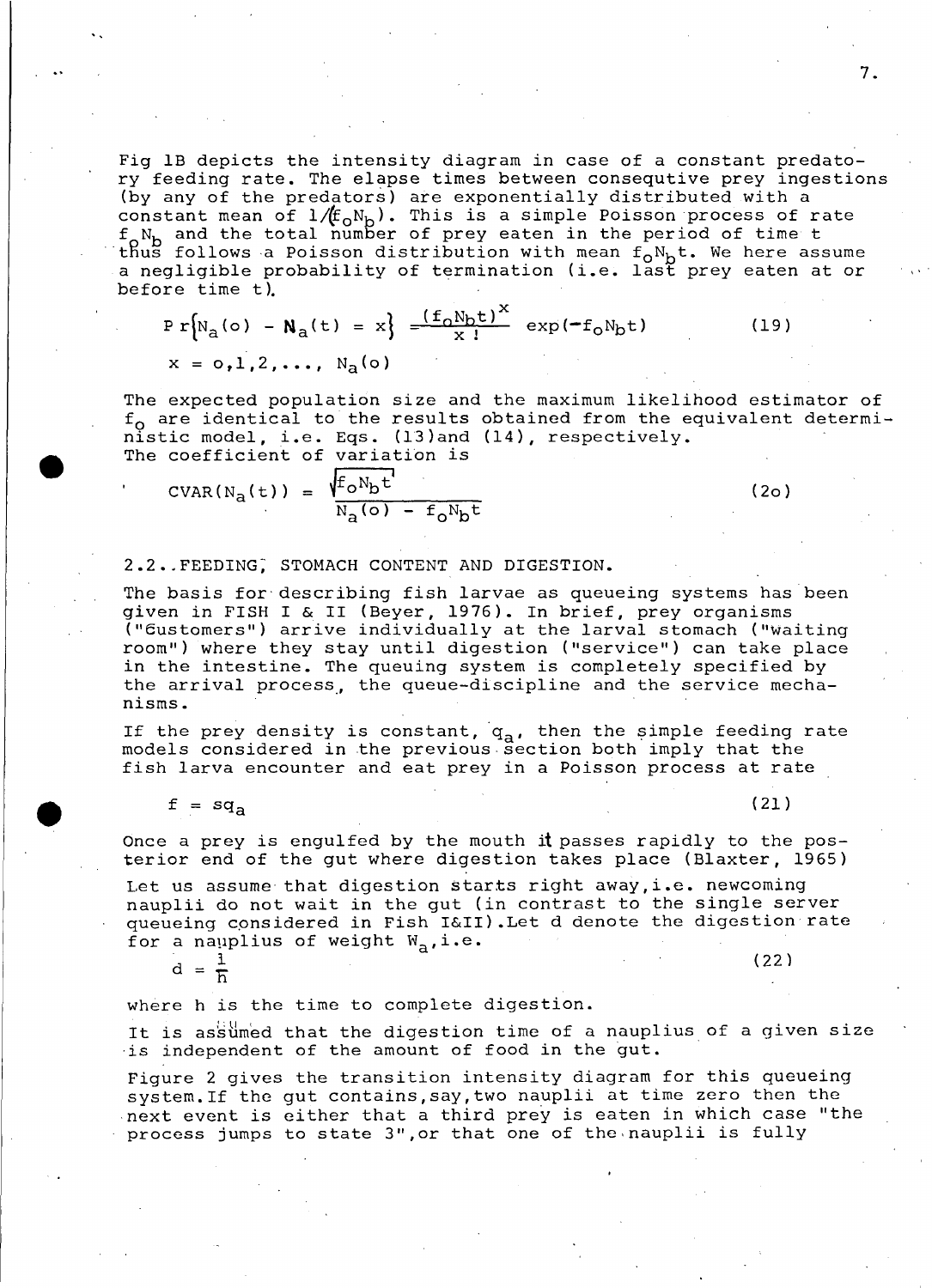

Figure 2 Transition intensity diagram for the number nauplii in the stomach of a herring larva assuming nauplii are eaten in <sup>a</sup> Poisson process at <sup>a</sup> rate f,and that digestion starts at once at rate d.

digested in which case the"process jumps to state l".The number of nauplii in the gut,G,thus changes as time elapses.

We expect that G ultimately will fluctuate about a mean value of

$$
g = \frac{f}{d} = f \cdot h \tag{23}
$$

because this situation repusents <sup>a</sup> balance between feeding rate (f) and total digestion rate(d'g).

The process is said to reach statistical equilibrium and the gut content will follow <sup>a</sup> Poisson distribution with mean g,i.e.

$$
\Pr\left\{G=x\right\} = \frac{g^{X}}{x!} e^{-g}, x=0,1,2,\cdots
$$
 (24)

This is <sup>a</sup> weIl known result in queueing theory and we omit the proof. It"may be noted that this Poisson distribution is valid for the queueing system under any obscure distribution of individual digestion times.

That is, as long as individual prey are eaten in a Poisson process at <sup>a</sup> rate f,then the distribution of the gut content (in statistical equilibrium) is given by  $Eq(24)$  if the individual prey organisms are digested independently of each other with a average digestion time of d.Since we have related digestion time to prey size,the result implies that independent of changes in the shape of the size distribution of ingested prey the gut content is always Poisson distributed in the same way if the average prey digestion time remains constant.

If the average digestion time,h,is known ,the model may be used to estimate the feeding rate from the mean gut content,  $i.e.$ according to Eq(23),

 $f=$   $$ g

h (25)

8.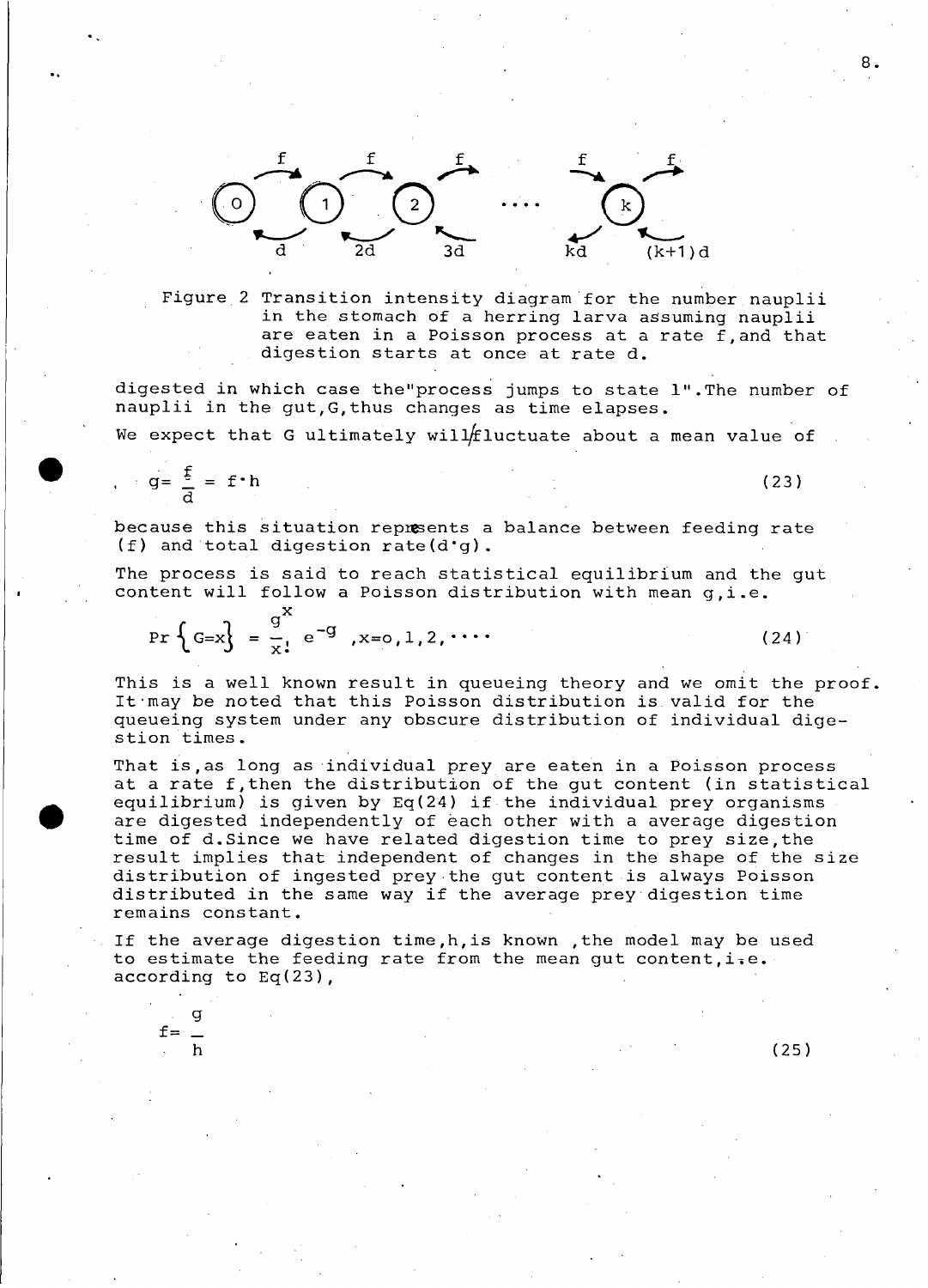## 3. MATERIAL AND METHODS.

.,

**•** 

The experiments were carried out in May-June 1980 at the Danish Laboratory of Larval Fish Research, in Charlottenlund. Grey, cylindrical PVC tanks, with a volume of 5 liter were used. ·A seawater supply of 0.1 liter/min and air blow (1 liter/min) ·on the watersurface created turbulence and prevented patchiness of the food organisms. The outlet tube was covered by a loo um plankton net. The salinity was 26  $o/oo$ , the temperature maintained at  $10^{6}$ C, and a constant lighting of looo lux $\%$  haintained at the water surface by two cool-white fluorescent tubes.

Food organisms were 1-3 days old Artemia salina nauplii grown to <sup>a</sup> length of 720-750 *pm* on <sup>a</sup> diet of dried Chlorella-powder.

At the start of an experiment <sup>a</sup> group of Atlanto-Scandian herring larvae was transferred to the tank which immediately before was supplied with the nauplii.

The prefeeding conditions of the larvae were approximately the same as in the experiments. The larvae were selected as homogeneous as possible by sorting by eye and a group consisted of 2-9 individuals, the actual number being determined according to expected grazing rates.

Two experimental series were conducted the first of which with focus on the effect of predation in continuous time.

A home-madeglass tube (the transor) with a small hole (400 *pm)* at its apex was placed in the tank at a.fixed position. The water was pumped through the aperture of the transor at <sup>a</sup> rate of 800 ml/hr, passed through the peristaltic pump and returned to the tank.

A generator maintained a constant current through the aperture of the transor between two platinum electrodes. When the individual nauplii passed through this opening the conductivity of the sea . water dropped and the resultant changes in voltage was amplified. and counted. <sup>A</sup> minicomputer was programmed to read total counts (on line) for a period of 30 minutes and restart the counter every 35 minutes. The individual sampIe size was thus 400 ml.

Before the larvae were transferred to the tank, Artemia were counted in a prolonged period of time in order to estimate both the mortality of other causes than predation and the start density that was offered to the larvae.

The second series of experiments was designed to provide information on rations over an extended period of time. In these experiments the total number of Artemia was counted at . the start and at the end of each experiment. The seeding was done with looo Artemia using the electronic counter, i.e. a start prey density of 200 Artemia/liter.

After an experimental period of about 22 hours the larvae were immediately measured on length (maximal length) and their stomachcontents were examined using the transparancy of the gut. Finally the larvae were dryweighted after a short period in which their guts were emptied and a drying period of 24 hours at  $55\%C$ . The remaining Artemia within the tank were filtered and counted.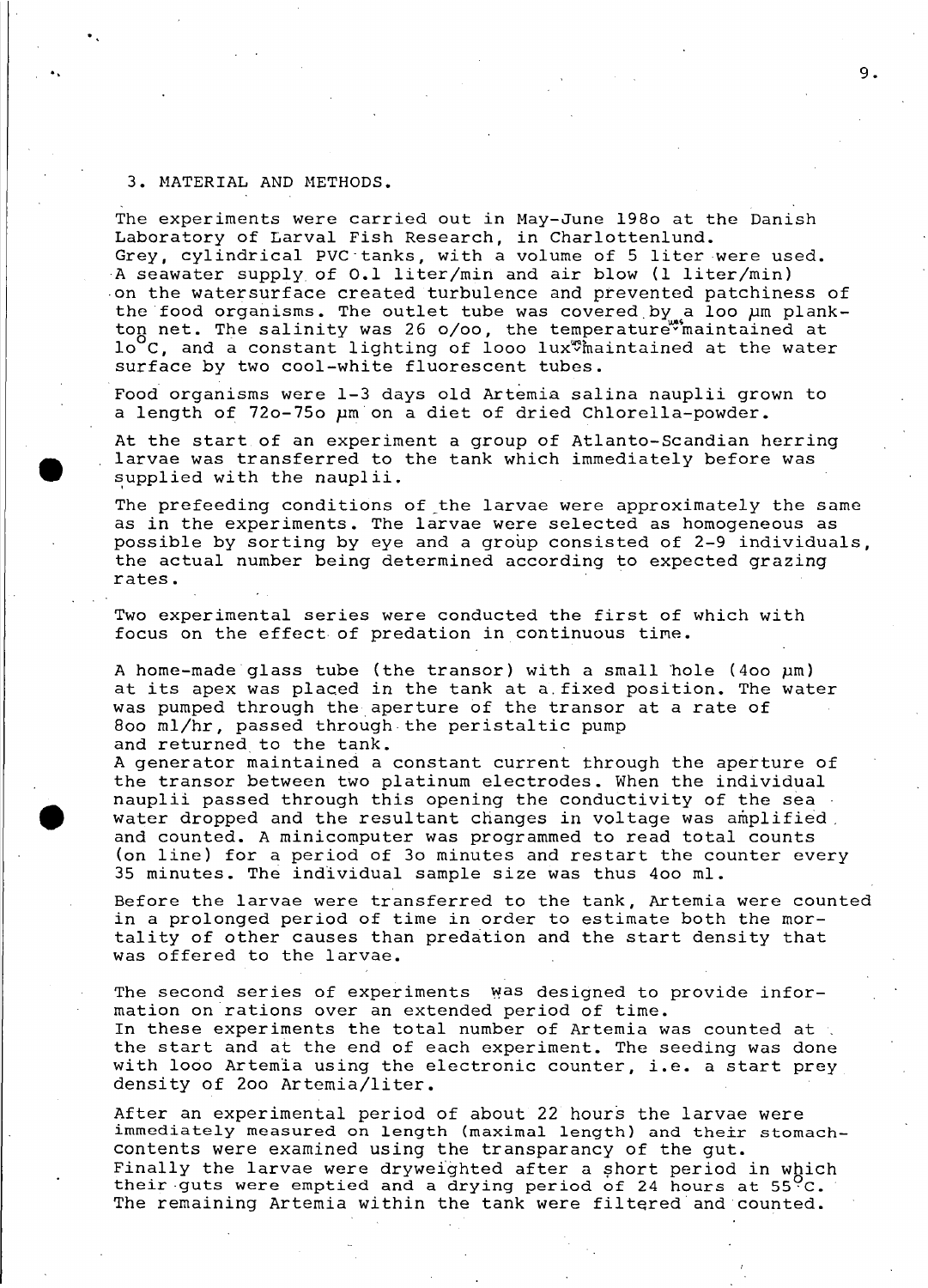### RESULTS AND DISCUSSION.

..

**•** 

## 4.1. EXPONENTIAL OR LINEAR MODEL OR ?

Fig. 3 depiets the deeline in Artemia density due to grazing by four herring larvae. The density level before the experiment does not show <sup>a</sup> downward 'trend indieating that the assumption of zero residual mortality cannot be rejected.



#### Figure 3.

Estimates of the Artemia density in the tank of <sup>5</sup> liter based on automatic counting in half-hour intervals (sample size 400 ml.) The <sup>4</sup> herring larvae were transferred to the tank at time <sup>22</sup> hrs. Nonlinear least 'square fit to the exponential model is shown.

The mean density is 416 A/liter. Note the cyclic fluctuations which perhaps are due to turbulanee. At any rate, the variations about the mean level are greater then what should be expeeted from a random distribution of nauplii (i.e. Poisson distributed sampie counts).

The exponential model with  $42M2=0.062 \text{ hr}^{-1}$ , Eq (15), from time 22 hrs. onwards gives <sup>a</sup> reasonable good fit to the deereasing density of Artemia. However, the variation about the exponential model eannot be explained by the effeet of demographie stoehastieity. Let us for example consider the situation at time 52 hrs., i.e. 30 hrs. after the start of the grazing experiment. With an instantaneous coefficient of predation mortality of  $4. M2$  or 0.062 hr<sup>-1</sup> the expected prey density at  $t=30$  hr is given by Eq. (15) as  $416exp(-0.062 + 30)$  or 65 A/liter. The coefficient of variation, however, is only 5 % (Eq. 18). Thus, <sup>a</sup> <sup>95</sup> % confidence interval is approximately 59-72 A/liter and several of the points around 50 hrs on Fig. 3 fall outside this interval.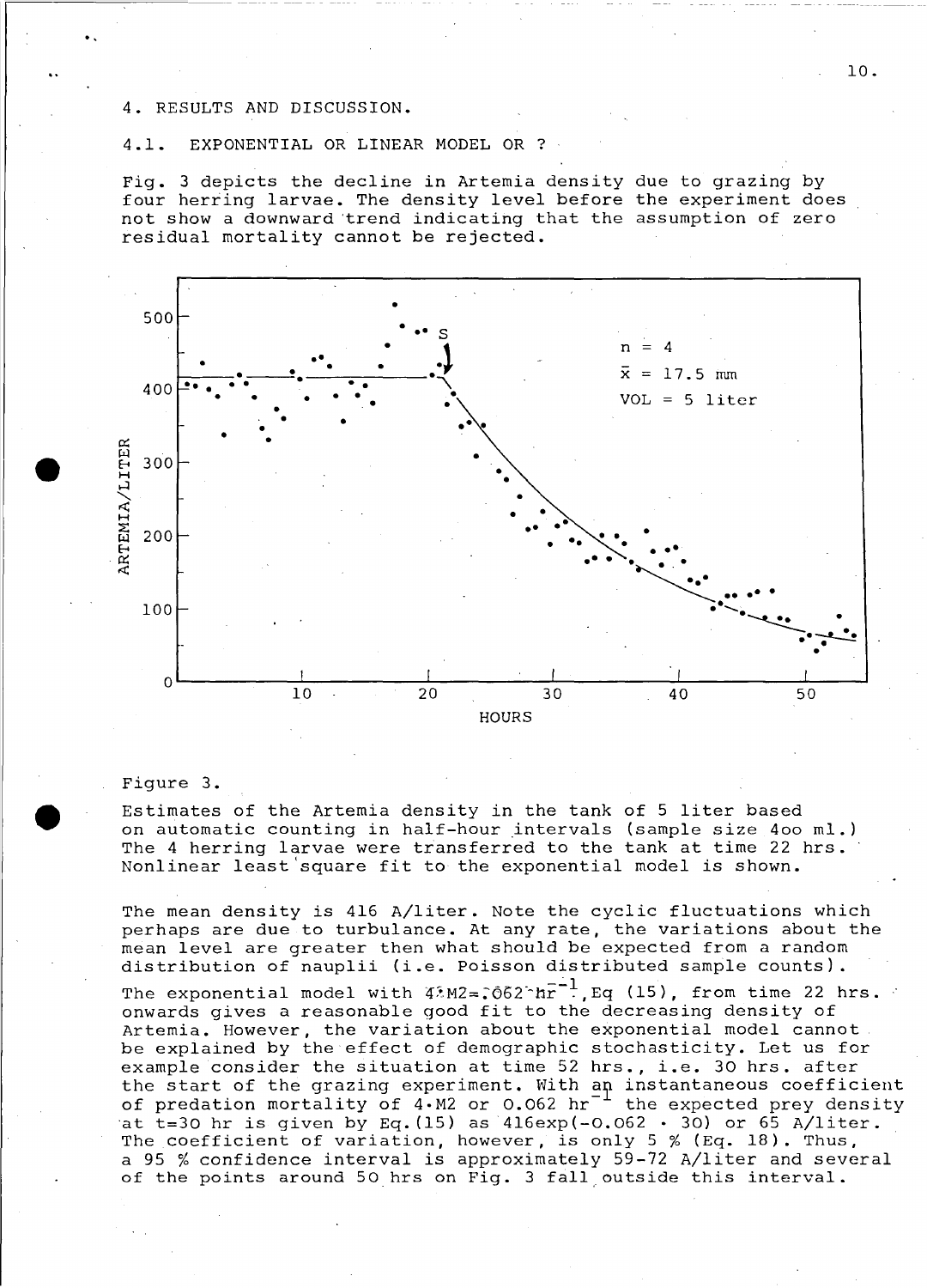Note that the prey density at the start of the experiment has been assumed to be 416 A/liter. We do not really know. Forgetting about the cyclic trends, the data for 0-22 hrs. show a standard deviation of about 50 A/liter. This may explain part of the variability in densities during the grazing experiment. However, we do not want to go into an analysis of compound distributions based on these preliminary experiments.

A couple of similar grazing experiments (which are not presented here) with bigger larvae seem to indicate that an exponential decrease in Artemia density takes place until about 200 A/liter. Below this density level grazing is higher than is expected from the exponential model, indicating that bigger larvae increase their rate of foraging at low prey densities. However, further experiments are needed before <sup>a</sup> shift from exponential to linear grazing can be established as a general pattern .

According to the fish larval literature feeding rates are not surprisingly found to inerease asymptotieally with increasing prey densities. This of course is in accordance with the exponential model because we are not concerned here with satiation problems. However, few authors have dealt experimentally with densities of 100 nauplii/liter or less whieh seem to be the order of magnitude 'in the sea.

The experiment given by Fig. <sup>3</sup> represents the very first run of the automatie eounting system. We clearly need to use the equipment with many replieates on both small-seale and large~seale systems. In this way we hope to be able to destinguish variation in fish larvae feeding from other sources of variation. The result is problably that the simple exponential model in its stoehastie version cannot explain the variability observed among individual predators.

4.2 FEEDING·RATES ESTIMATION UNDER A GIVEN MODEL'

Data from the predation experiments are given in Table 1. Under the assumption of <sup>a</sup> eonstant mortality eoeffieient of prey during the experiment, M2 is calculated for different larval sizes (Eg. 10). The feeding rates at.a given prey density is then ealeulated using Eq.  $(11)$ . As an example Fig. 4 shows feeding rates at 100 A/liter against body-weight •



#### Figure <sup>4</sup> ..

•

..

Estimated feeding rates at <sup>100</sup> a/liter for herring larvae of  $o.4$  - 2.0 mg body-weight based on the exponential model, i.e. plot of the M2 column in table 1 multiplied by 500 against body-weight.

11.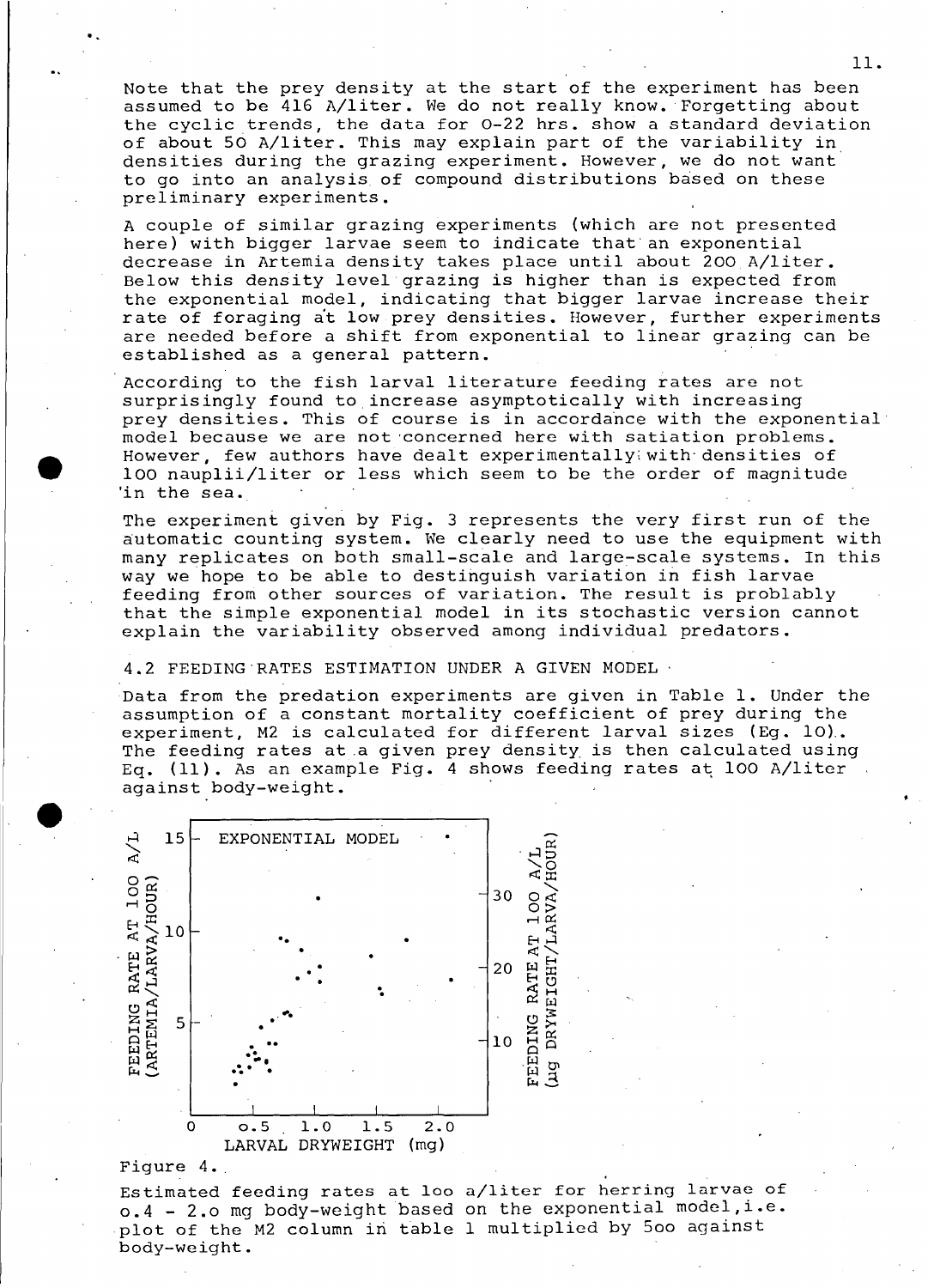On the other hand, assuming that the feeding rate is constant during the experiment the last column in Table <sup>1</sup> is obtained from Eg. (14). These feeding rate calculations are plotted on Fig. 5.



#### Figure 5.

..

..

Estimated feeding rates for herring larvae of  $0.4 - 2.0$  mg body-weight based on the linear model.i.e. plot of the  $f_0$  column in Table 1 against body-weight.

The smaller variability in feeding rate based on the linear model (Fig. 5) than in the feeding rate based on the exponential model (Fig. 4) cannot be used to reject the exponential model. In the exponential model, the compuation of M2 is very sensitive to the observed variations in the number of live nauplii at the end of those experiments that involved few big larvae.

Few estimates of the feeding rate of larval herring are reported in the litterature. On basis of food passage in the gut RosenthaI and Hempel (1970) estimates feeding rates for herring larvae of 13-14 mm in length to 4-5 A/hour. Our estimate at this larveal size is approximately <sup>3</sup> A/hour. But note again that the feeding rate is proportional to the prey density in case of the exponential model.

Fig. <sup>4</sup> and Fig. <sup>5</sup> both indicate <sup>a</sup> linear relationship between larval weight and the feeding rate until the larva reach <sup>a</sup> weight of about 1.0 mg whereafter the increase in feeding rate seems to level off.

This picture with the rate of increae levelling off at the bigger larval sizes is also found in experiments with other species (ex. Houde and Schekter, 1980 a). An increasing effect of the tank size can not be rejected, however, and further experiments incorporating this factor have to be done.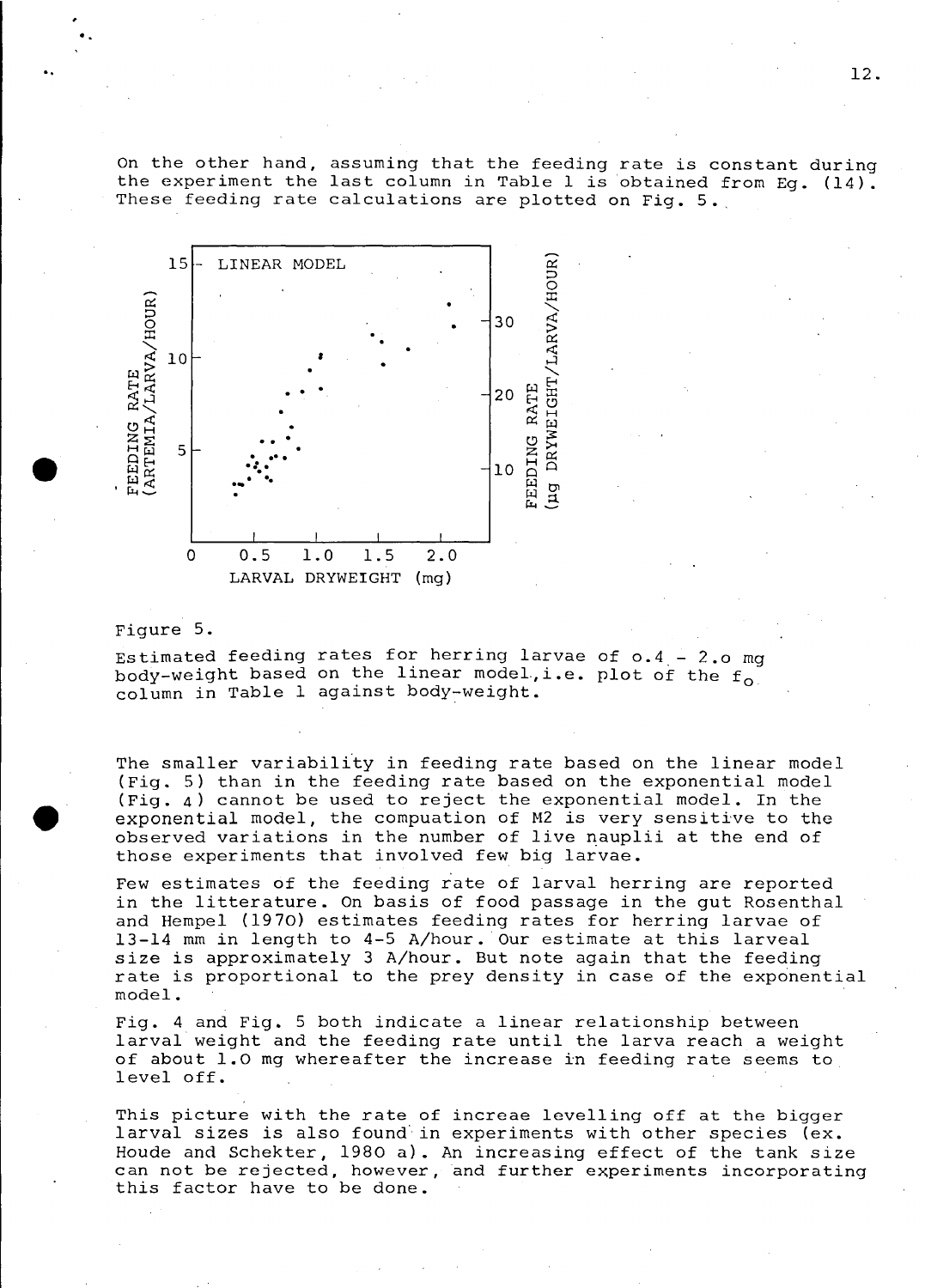#### 4.3 STOMACH CONTENTS

",

Fig. <sup>G</sup> depicts the frequency of stomach contents found at the termination of the predation experiments (solid line). The stomaehs show a mean of 3.39 nauplii and a variance of 8.47. The expected Poisson frequency distribution, Eq. (24), obtained from the simple queueing model is also shown (shaded area). The variance of this distribution, however, is only  $3.39$  (equal to the mean).



#### Figure 6.

Histogram of stomach contents for the herring larvae' after the grazing experiments (heavy line) and the fitted Poisson frequency distribution (shaded areal.

The unexpected high frequency of empty stomachs could be attributed to gut emptying of certain larvae that probably were stressed before  $\cdot$ they were caught. This pattern of a high frequency of empty stomaehs is also reported by Houde and Schekter (1980 b) for 1ined sole at prey concentration of 100 naup1ii/liter.

Not much information on digestion times for larval herring seems to be available. Rosenthal and Hempel' s (1970) work indicate that the digestion time of one Artemia nauplius is in the order of <sup>1</sup> hr. with d=1 hr. in Bajov's formu1a, Eq. (25), the feeding rate is estimated to 3.4 nauplii/hr. The average feeding rate according to Table 1 is about  $3.5$  nauplii/hr. for larvae of approximately 15 mm of length.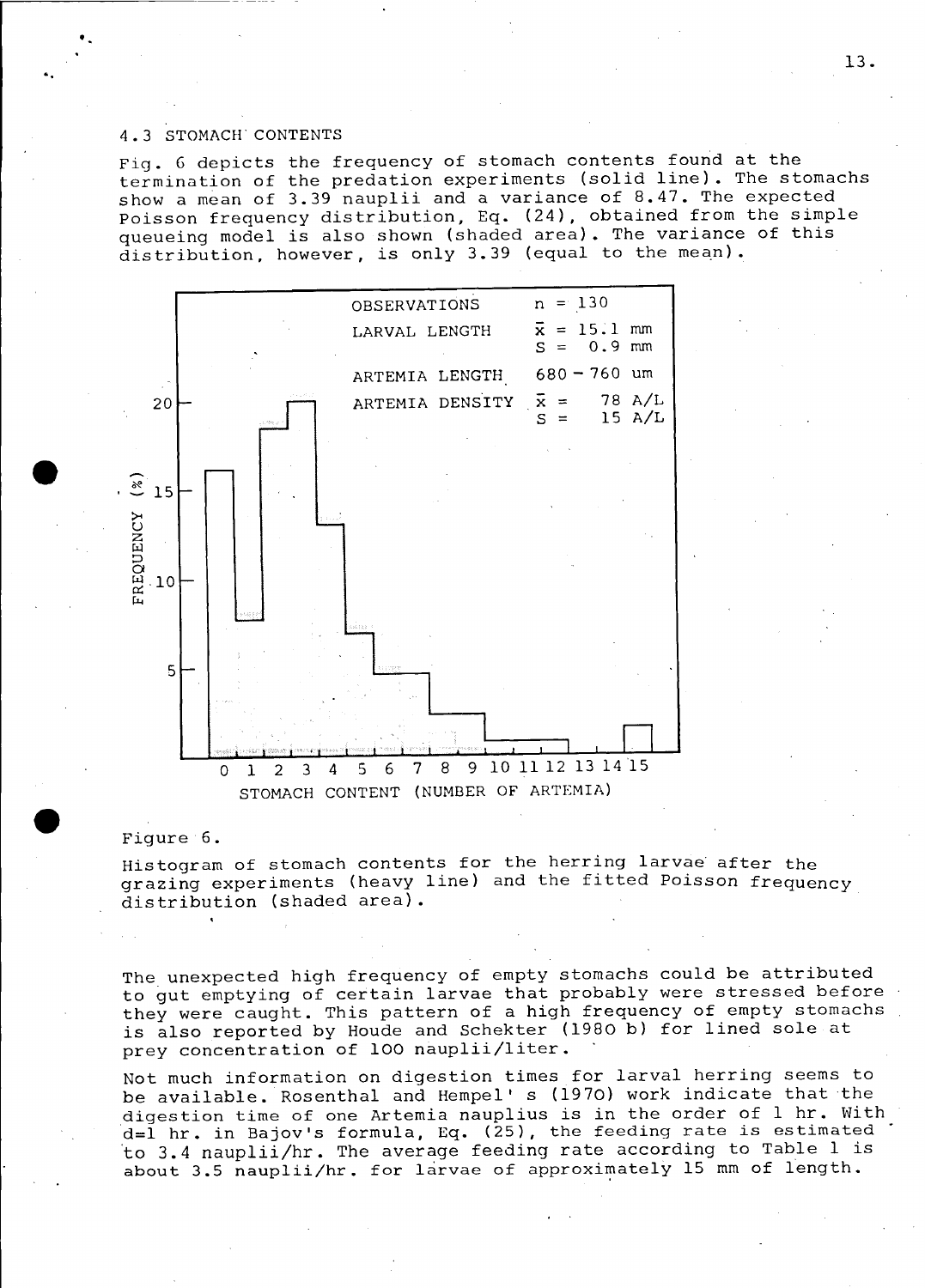The queueing model described in this paper has been chosen with the purpose of emphasizing the importance of combining hypotheses on feeding rates, stomach contents and digestion into one consistent approach. An applicable model must incorporate feed back mechanisms such as satiation controls. It should also be noted that models cannot be tested exclusively on stomach distributions because 'different formulations governing food consumption'and digestion may lead to the same type of distributions. We need more procesoriented knowledge

#### 5. ACKNOWLEDGMENTS

Purchase of 'the minicomputer and the electronic counter with adapter for nauplii counting, developed by Bjørn Rasmussen, were made possible by a grant from the Carlsberg Foundation. Thanks also go to the Department of Fisheries Biology,University of Bergen, Norway, for supplying us with Atlanto Scandian herring eggs.

### 6. REFERENCES

- Andersen, K.P. and E. Ursin 1977: A multispecies extension to the Beverton and Holt Theory of Fishing with accounts of phosphorus circulation and primary production. Medd. Oanm. Fiskeriog Havunders. N.S.7 p.p. 319-435.
- Beverton, R.J.H. and S.J. Holt 1957: On the dynamics of exploited fish populations. Fishery Invest., Sev.2.19: 1-533.
- Beyer, J.E.1976: Fish <sup>I</sup> & 11. Survival of fish larvae- <sup>a</sup> single server queue approach. 1msar, OtH, 2800 Lyngby, Oenmark.
- Beyer, J.E. and P. Sparre 1980: Modelling exploited marine fish stocks. in: Jørgensen, S.E. (ed.) 1981: Application of Ecologocal Modelling in Environmental Management.Pergamon Press.(in press)
- Blaxter, J.H.S. 1965: The fee ding of herring larvae and their ecology in relation to feeding. Calif.Coop.Oceanic.Fish.lnvest.Rep.lO:79-B8.
- Houde, E.O. and R.C.Scheckter 1980,a: Growth rates, Rations and Cohort Consumption of,Marine Fish Larvae in Relation to Prey Concentrations. in: Rapp.P.-v.Reun.Cons.lnt.Explor.Mer.178
- Houde, E.O. and R.C.Scheckter 1980 b: Feeding by marine fish larvae: developmental and functional responses. in: ,Rapp. R.-v. Reun.Cons.lnt.Explor.Mer. 178.

Rosenthal, H. and G. Hempel 1970: Experimental studies in feeding and food requirements of herring 1arvae (C1upea havengus L.). in: Steele (ed.):Marine food chains. Oliver and Boyd, Edinburgh.

Werner, R.G. and J.H.S.Blaxter 1979: The effect of prey density on morta1ity, growth and food consumption in larval herring (Clupea havengus L.). ICES/ELH Symp./FM:4/1979.